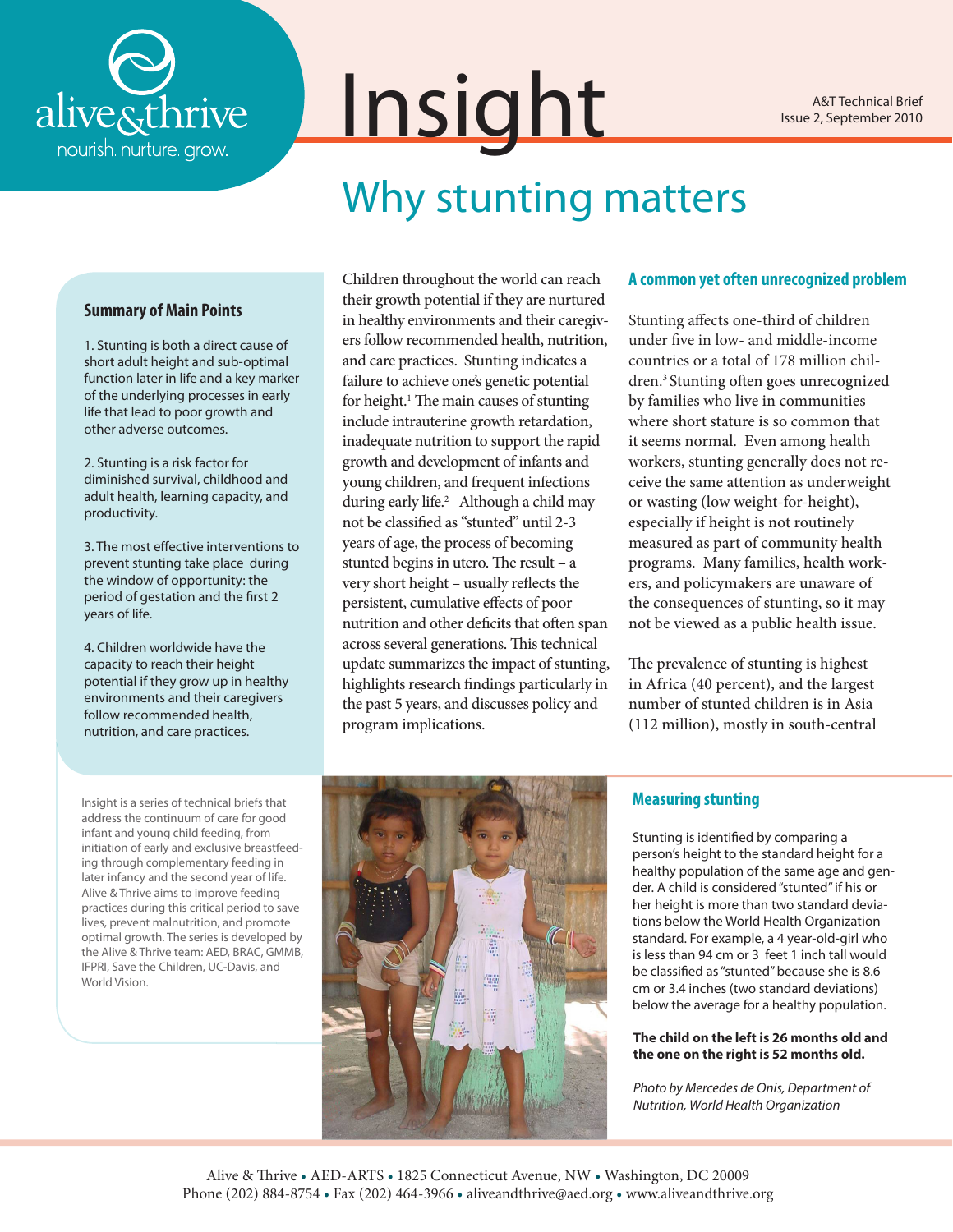| Table 1: Stunting in children under 5 years of age,<br>based on WHO Child Growth Standards |                   |                |                    |
|--------------------------------------------------------------------------------------------|-------------------|----------------|--------------------|
|                                                                                            | Children <5 years | Number stunted | Percentage stunted |
|                                                                                            | in millions       | in millions    |                    |
| <b>Africa</b>                                                                              | 142               | 57             | 40                 |
| Eastern                                                                                    | 49                | 24             | 50                 |
| Middle                                                                                     | 20                | 8              | 42                 |
| Northern                                                                                   | 22                | 5              | 25                 |
| Southern                                                                                   | 6                 | $\overline{2}$ | 30                 |
| Western                                                                                    | 45                | 17             | 38                 |
| Asia                                                                                       | 357               | 112            | 31                 |
| Eastern                                                                                    | 95                | 14             | 15                 |
| South-central                                                                              | 181               | 74             | 41                 |
| Southeastern                                                                               | 55                | 19             | 34                 |
| Western                                                                                    | 25                | 5              | 21                 |
| <b>Latin America &amp; the Caribbean</b>                                                   | 57                | 9              | 16                 |
| Caribbean                                                                                  | $\overline{4}$    | 0.3            | 8                  |
| <b>Central America</b>                                                                     | 16                | $\overline{4}$ | 23                 |
| South America                                                                              | 37                | 5              | 37                 |
| All developing countries                                                                   | 556               | 178            | 32                 |

Source: Black et al, 2008<sup>3</sup>

Asia, as shown in table 1. Ninety percent of the overall global burden of child stunting is attributable to 36 countries. Stunting is found at many levels in society. In Bangladesh, for example, stunting in children less than 5 years of age was found in one-fourth of the richest households.4 In developing countries, stunting is more prevalent than underweight (low weight-for-age, 20 percent) or wasting (low weight-for-height, 10 percent), possibly because height gain is even more sensitive to dietary quality than is weight gain.

# **A problem that has early beginnings and long-term consequences**

During fetal life and the first two years after birth, nutritional requirements to support rapid growth and development are very high. Average height-for-age z-scores are already low at birth (below 0, the standard score or population

average) in several regions and decline sharply during the first 24 months of life, but they show no further decline or any improvement thereafter,<sup>5</sup> as illustrated in figure 1.

Maternal anemia, tobacco use, and indoor air pollution can restrict fetal growth and result in low birth weight. Diets of poor nutritional quality during pregnancy, infancy, and early childhood lead to inadequate nutrient intake. Frequent infections during the first 2 years of life also contribute to the high risk of becoming stunted during this period.

Children who are stunted usually grow up to be stunted adults.<sup>6</sup> An opportunity exists to make up some of the height deficit during adolescence because stunted children often experience a delay in skeletal maturation, which lengthens the total period of time for growth in height.

However, the potential for substantially reducing the height deficit during adolescence is limited because the maturational delays are usually shorter than 2 years.<sup>6</sup> Moreover, adolescents who enter this period stunted are often living under the same adverse nutritional, socio-economic, and environmental conditions that triggered stunting when they were young children.

# **Consequences of stunting**

Childhood stunting is related to longterm consequences in two ways:

- As a direct cause of short adult height and sub-optimal function later in life
- • As a key marker of the underlying processes in early life that lead to poor growth and other adverse outcomes

Scientific understanding of stunting as a direct cause of adverse consequences is incomplete, in part because most of the evidence comes from observational studies. Nonetheless, there is growing evidence of the connections between slow growth in height in early life and impaired health and educational and economic performance later in life.

 The Maternal and Child Undernutrition Study Group<sup>a</sup> reviewed cohort studies from five low- and middle-income countries: Brazil, Guatemala, India, the Philippines, and South Africa. The studies involved long-term follow-up of children into late adolescence and adulthood. The Study Group concluded that small size at birth and childhood stunting were linked with short adult stature, reduced lean body mass, less schooling, diminished intellectual functioning, reduced earnings, and lower birth

a) The Study Group included 24 members from universities, research institutes, and international and development agencies. Findings were published in *The Lancet*  series on maternal and child undernutrition.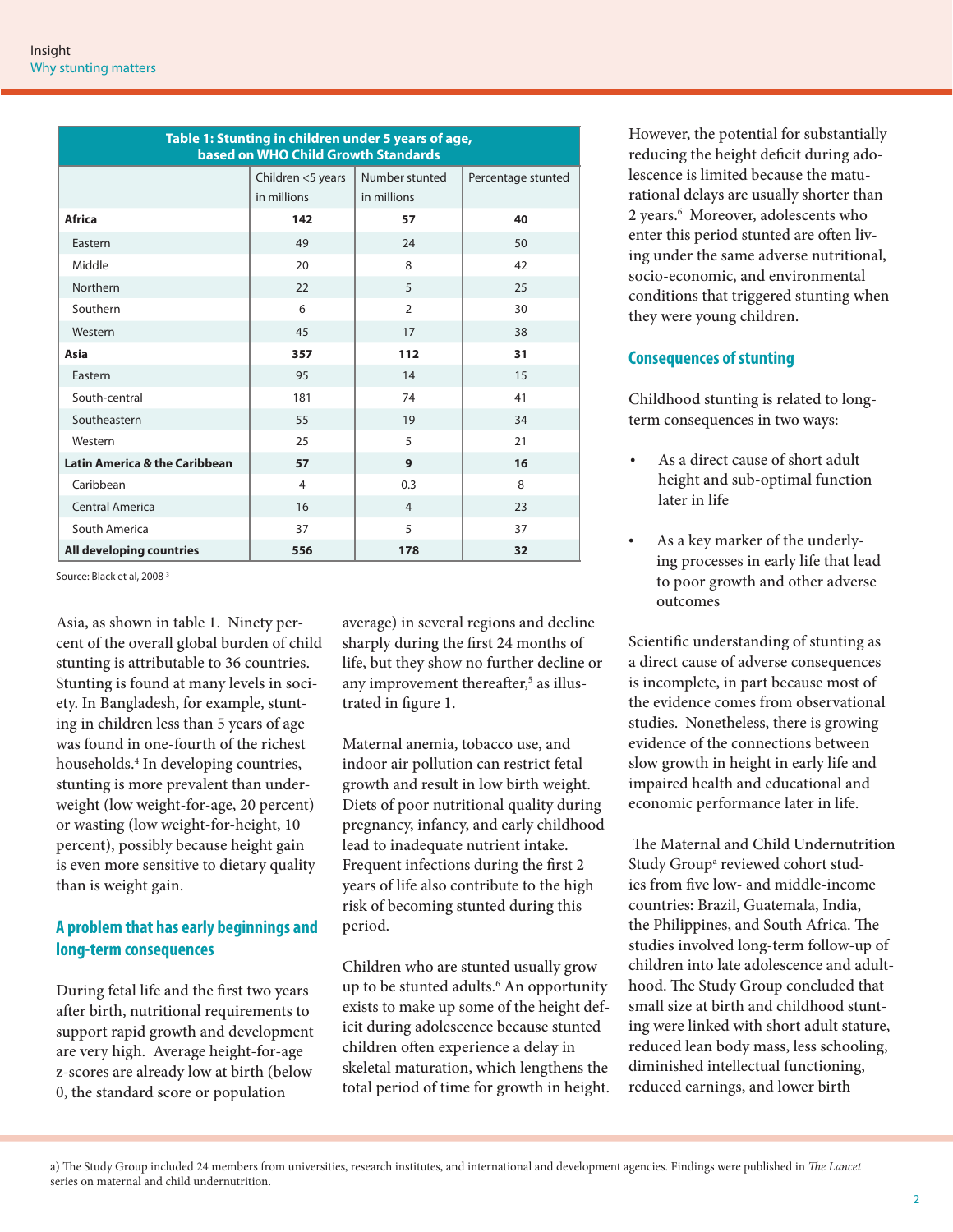weight of infants born to women who themselves had been stunted as children.7 Recent evidence also indicates that children born to women who are stunted are at greater risk of dying than children of mothers with normal height.8 The links between stunting and health, educational, and economic outcomes are discussed below and illustrated in figure 2 on page 4.

**Stunting has long-term negative consequences on health, including for future generations.** The health risks associated with stunting begin in the womb and continue through life, often passing to the next generation. As noted in *Repositioning Nutrition as Central to Development*, "Babies born to underweight or stunted women are themselves likely to be underweight or stunted. In this way, undernutrition passes from one generation to another as a grim inheritance."<sup>10</sup>

**Maternal stunting increases the risk of negative fetal, newborn, and child outcomes.** A woman who is less than 145 cm or 4'7" is considered to be stunted. Her condition presents risks to the survival, health, and development of her offspring.

*Effects of intrauterine growth restriction.* Maternal stunting can restrict uterine blood flow and growth of the uterus, placenta, and fetus. Intrauterine growth restriction (IUGR) is associated with many adverse fetal and neonatal outcomes.3, 11,12 During pregnancy, IUGR may lead to chronic fetal distress or fetal death.

If born alive, the growth-restricted infant is at higher risk for serious medical complications.3 Infants with IUGR often suffer from delayed neurological and intellectual development, and their deficit in height generally persists to adulthood.



*Effects of obstructed labor*. Maternal stunting is consistently associated with an elevated risk of perinatal mortality (stillbirths and deaths during the first 7 days after birth),<sup>13</sup> mostly related to obstructed labor resulting from a narrower pelvis in short women. In a hospitalbased study in Nigeria, obstructed labor accounted for 53 percent of perinatal mortality.14 Perinatal mortality from obstructed labor is largely the result of birth asphyxia. Mothers with height shorter than 145 cm are more likely to have an infant with birth asphyxia.<sup>15</sup>

Globally, birth asphyxia accounts for 23 percent of the 4 million neonatal deaths each year.<sup>16</sup> An estimated 1 million children who survive birth asphyxia live with chronic neuro-developmental disorders, including cerebral palsy, mental retardation, and learning disabilities.<sup>17</sup>

In a recent analysis of 109 Demographic and Health Surveys conducted between 1991 and 2008 in 54 countries, children under 5 years of age who were born to the shortest mothers (< 145

cm) had a 40 percent increased risk of mortality after adjusting for multiple factors. 8 Although the percentage of mothers shorter than 145 cm is low in most countries, the analysis showed an elevated risk of child mortality with each lower category of maternal height, compared to mothers  $> 160$  cm in height.<sup>b</sup> The effect of maternal stunting on child mortality was comparable to the effect of having no education or being in the poorest 20 percent of households. The likely explanations for this finding include an elevated risk of perinatal death, for the reasons explained above, as well as longer-term effects of IUGR on child nutrition and immune function that increase the risk of child mortality.

**Stunting negatively affects maternal and adult health.** As mentioned above, short maternal stature increases the risk of disparity in size between the baby's head and the mother's pelvis. Due to this disproportion, short mothers are less likely to have a successful spontaneous vaginal delivery,<sup>18,19</sup> which increases the risk of maternal mortality and short-

b) Adjusted Relative Risk of 1.06, 1.13, 1.23, and 1.40 for the height categories of 155-159.9, 150-154.9, 145-149.9, and < 145 cm, respectively.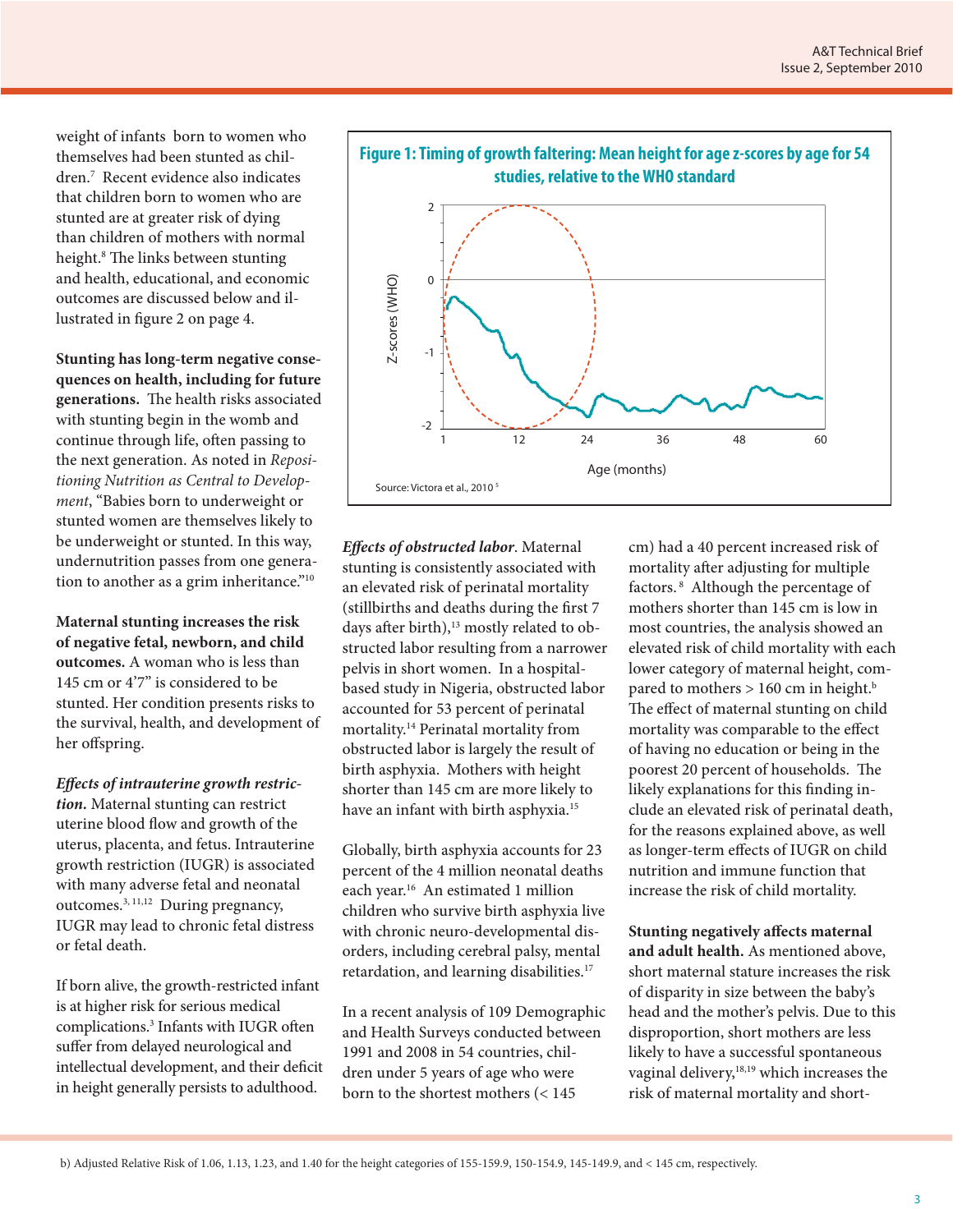and long-term disability. If timely referral to a well-equipped hospital occurs, a cesarean section can be performed, but even a cesarean section carries potential risks of complications that can jeopardize maternal and newborn health.

Failure to deliver by cesarean section in time may lead to more serious consequences of obstructed labor. These consequences can include injury to the birth passage, postpartum hemorrhage, rupture of the uterus, genital sepsis, or fistula leading to urinary dribbling or incontinence. In the worst case scenario, obstructed labor can lead to maternal death, mostly due to ruptured uterus or puerperal sepsis.

The percentage of maternal mortality attributable to obstructed labor is 4 percent in Africa, 9 percent in Asia, and 13 percent in Latin America and the Caribbean.20 Mothers who survive but have long-term disability due to complications such as fistula experience social, economic, emotional, and psychological consequences that have an enormous impact on maternal health and well-being.<sup>21</sup>

Growth restriction in early life is linked not only to short adult height, but also to certain metabolic disorders and chronic diseases in adulthood. Data from the Maternal and Child Undernutrition Study Group<sup>7</sup> indicate that lower birth weight (which is strongly correlated with birth length) and undernutrition in childhood are risk factors for high glucose concentrations, blood pressure, and harmful lipid profiles in adulthood, after adjusting for adult height and body-mass-index. The "developmental origins of health and disease" hypothesis posits that the intrauterine and early postnatal environment can modify expression of the fetal genome and lead to life-long alterations in metabolic,



endocrine, and cardiovascular function. In this case, it is likely that the process of stunting is harmful, and not necessarily short stature itself.

**Stunting limits educational and economic performance.** Stunting is strongly linked to the ability to learn and contribute to national economic development.

*Less schooling and diminished cognitive development.* The process of becoming stunted, due to restricted nutrient supply and/or frequent infections, is likely a common cause of both short stature and

structural and functional damage to the brain, resulting in delay in the development of cognitive functions as well as permanent cognitive impairments.<sup>22</sup> The Maternal and Child Undernutrition Study Group, using the same pooled cohort mentioned above, found that being stunted at 24 months was associated with a reduction in schooling of 0.9 year, an older age at school enrollment, and a 16 percent increased risk of failing at least one grade in school, after controlling for confounding variables such as sex, socioeconomic status, and maternal schooling.<sup>23</sup>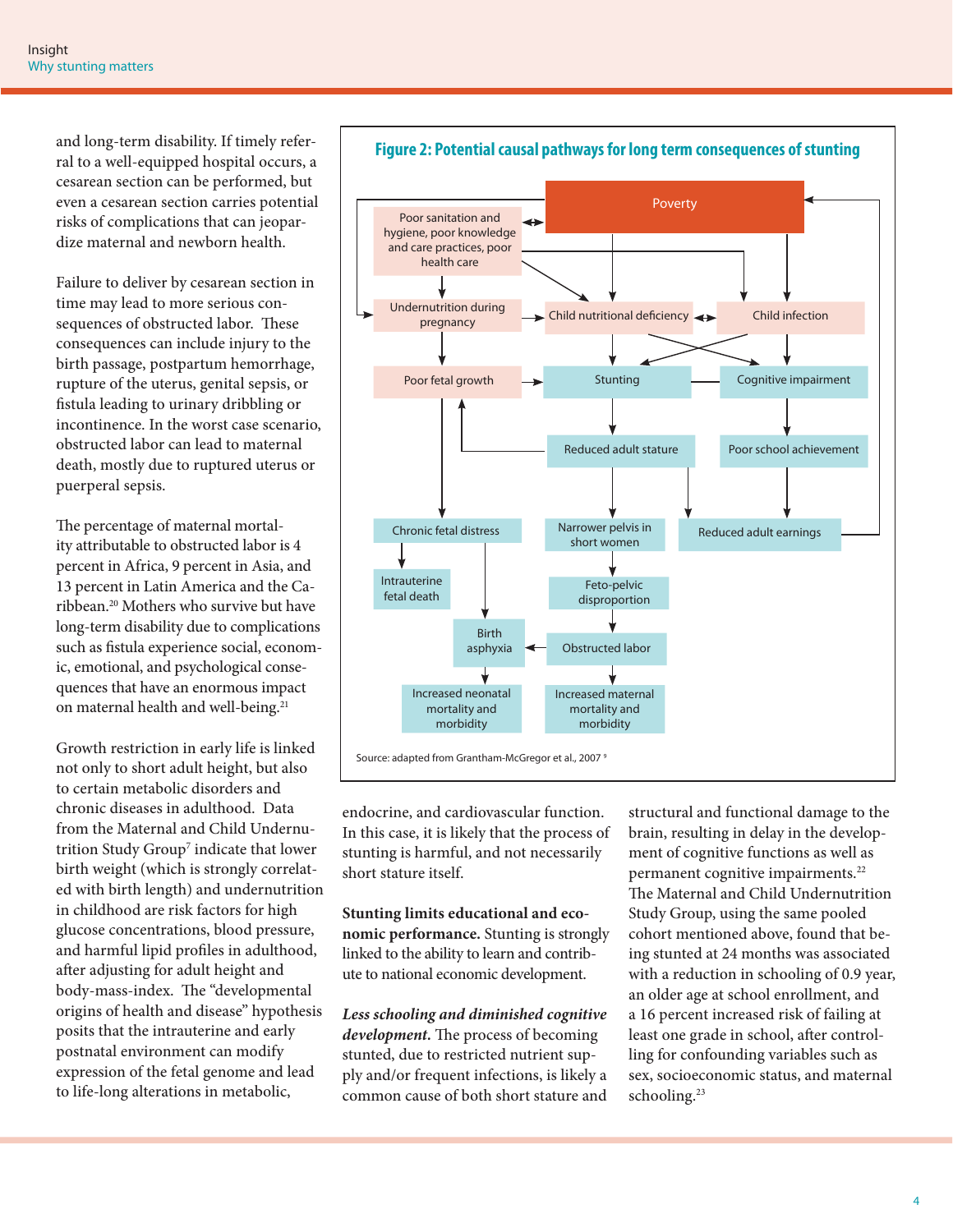Evidence from other developing countries also indicates that being stunted between 12 and 36 months of age is associated with poorer cognitive performance and lower school achievement in middle childhood.9

The most convincing evidence on this question comes from long-term followup studies of randomized trials such as a large-scale nutritional supplementation trial carried out in Guatemala between 1969 and 1977 (box 1), the only one of the five cohort studies examined by the Maternal and Child Undernutrition Study Group that used an experimental design. This trial demonstrated that a nutrition intervention that increased height gain in early life also resulted in significant improvement on several tests of intellectual functioning at 11-26 years of age and on reading comprehension and intelligence score at 26-42 years of age.

"Babies born to underweight or stunted women are themselves likely to be underweight or stunted. In this way, undernutrition passes from one generation to another as a grim inheritance."10

*Lower economic productivity and income.* Short stature has been linked to lower economic productivity. For example, in a large cross-sectional study in Brazil, a 1 percent increase in height was associated with a 2.4 percent increase in wages.<sup>27</sup> Taller men and women earned more even after controlling for education and other indicators of health such as body mass

index, per capita energy intake, and per capita protein intake. Again, the most convincing evidence comes from longterm follow-up studies of randomized trials such as the Guatemala nutritional supplementation trial (box 1). In the Guatemala trial, wages earned by men 26-42 years of age who had received the nutritious supplement during the first 2 years of life – and were taller as a result – were 46 percent higher than among men in the control villages.

# **Policy and program implications**

The evidence described above has contributed to the growing scientific consensus that tackling childhood stunting is a high priority for reducing the global burden of disease and fostering economic development of low-income countries.<sup>10</sup> The most effective interventions are preventive and comprehensive. Strategies to prevent stunting include:

# **Box 1. Long-term outcomes of a large-scale nutritional supplementation trial in Guatemala**

From 1969-1977 the Institute of Nutrition of Central America and Panama (INCAP) conducted a large supplementary feeding trial<sup>24</sup> in four rural Guatemalan villages. The study involved pregnant and lactating women and their children from birth to 7 years of age. From 1988-2007, follow-up studies tracked the original population.<sup>25</sup>

**The intervention**: The trial included two sets of matched villages. One village in each set was randomly selected to receive either a high-protein (6.4 g/100ml), high-energy (91 kcal/100ml) supplement called 'Atole' or a nonprotein low-energy (33 kcal/100ml) supplement called 'Fresco'.<sup>25,26</sup> Dry skim milk was the predominant source of energy and protein in Atole. From October 1971 until the end of the intervention in1977, both supplements were fortified with several micronutrients (iron, fluoride, thiamine, riboflavin,

niacin, ascorbic acid, and vitamin A) in equal concentrations by volume.<sup>26</sup> Fresco was given as a control for social interaction associated with attending the feeding center, which might have influenced certain outcomes such as cognitive development.

### **Key findings from the trial and followup studies**:

- Children in the Atole villages had greater growth in height than those in Fresco villages when the supplement was given during the first 3 years of life; there was no impact on height of supplementation given after 3 years of age.
- During adolescence, children from Atole villages were taller, had greater lean body mass, and scored higher on learning tests than children from Fresco villages.
- Adults 26-42 years of age who were given Atole before 3 years of age had higher reading and intelligence scores (men and women), years of schooling (women only), and wages (men only) than those who were given Fresco as children.
- The infants born to women who were given Atole when they were children had higher birth weight, height, and head circumference than infants of women given Fresco, but there were no differences in measures of fatness.

**Conclusions**: Supplementation with highquality fortified food in early life has sizeable effects on human capital formation and economic productivity in adulthood, as well as on growth of future generations.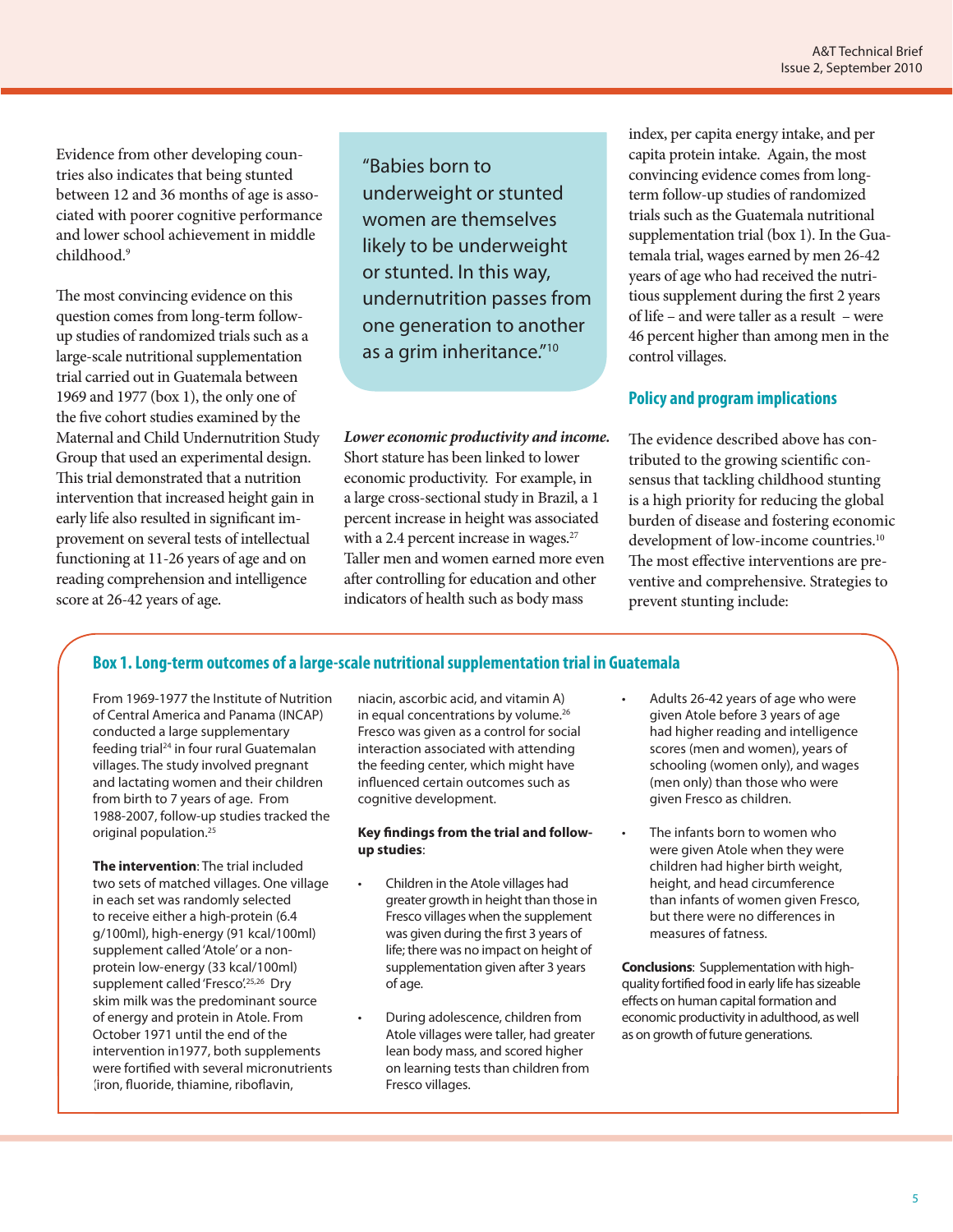- Reducing intrauterine growth restriction by improving maternal nutrition and reducing maternal anemia, tobacco use, and indoor air pollution
- Supporting women to practice 6 months of exclusive breastfeeding (breastmilk only)
- Improving complementary feeding practices and dietary quality
- Decreasing infections, particularly diarrhea, through effective disease control inverventions
- Planning for healthy timing and spacing between pregnancies with a minimum interval of at least 24 months between a live birth and attempting the next pregnancy

Priority must be given to the following actions:

**Raise awareness of the problem**. Several key messages need to be communicated and tailored to different audiences. For example:

- Stunting reflects poor nutrition of women, infants, and children.
- Stunting that persists beyond two years of age is often permanent.
- Reducing stunting is important for achievement of the Millennium Development Goals. Universal primary education, eradication of poverty, reduction of mortality, and improved maternal health are among the Millennium Development Goals. Efforts to prevent stunting can contribute to achievement of these goals through enhanced cognitive development, school achievement, higher wages

earned in adulthood, and better health and survival outcomes.

**Raise awareness that children throughout the world can achieve their growth potential**. Evidence does not support the common assumption that children in certain ethnic and racial groups are "naturally" short. When young children are nurtured in healthy environments and their caregivers follow recommended health, nutrition, and care practices, their average growth patterns are very similar regardless of race or ethnicity. The WHO Multicenter Growth Reference Study demonstrated that the average height of children from birth to 5 years of age in populations with high socio-economic status that followed recommended feeding practices for infants and young children was nearly identical in Brazil, Ghana, India, Norway, Oman, and the United States.<sup>28</sup> Although there may be some population-level differences in expected height of adults, which may or may not be genetic, such differences generally do not become apparent until adolescence or later.

**Focus on the critical "window of opportunity" and interventions with demonstrated impact on linear growth**. Interventions during pregnancy and the first 2 years of life that aim at preventing stunting can be much more effective than those that target children once they have become undernourished. Children 6-24 months of age are most vulnerable to malnutrition and infection. This is the time when they can benefit greatly from nutrition interventions. Nutrition counseling in food secure settings and counseling plus provision of fortified foods or supplements in food insecure settings can reduce stunting.<sup>29</sup> Interventions selected to improve complementary feeding should be tailored to the context and include a careful assessment of feeding practices and locally available foods.

**Include measurements of height, not just weight**. Policymakers should be encouraged to use stunting as an indicator of overall child health and nutrition, rather than monioring only underweight, and this should be reflected in program evaluation. Stunting as an indicator is particularly important as the "nutrition transition" toward greater overweight accelerates in many developing countries, which can lead to populations with low rates of underweight but persistently high rates of stunting.

## **Support innovation and research**.

Much needs to be learned about how to implement successful programs that promote optimal growth and development at an affordable cost. Further research is needed to better understand the pathways by which prevention of stunting can have long-term effects on a variety of outcomes. The follow-up studies in Guatemala demonstrate that a nutritional intervention in early life that improves linear growth also has sizeable effects on human capital formation and economic productivity in adulthood, as well as on growth of future generations. Additional follow-up studies of trials in Africa and Asia would strengthen the case for a global strategy directed at early intervention.

Alive & Thrive, launched with a grant from the Bill & Melinda Gates Foundation, is an initiative to improve infant and young child feeding in Bangladesh, Ethiopia, and Viet Nam and inform policies and programs around the world.

For more information visit our website: **www.aliveandthrive.org**